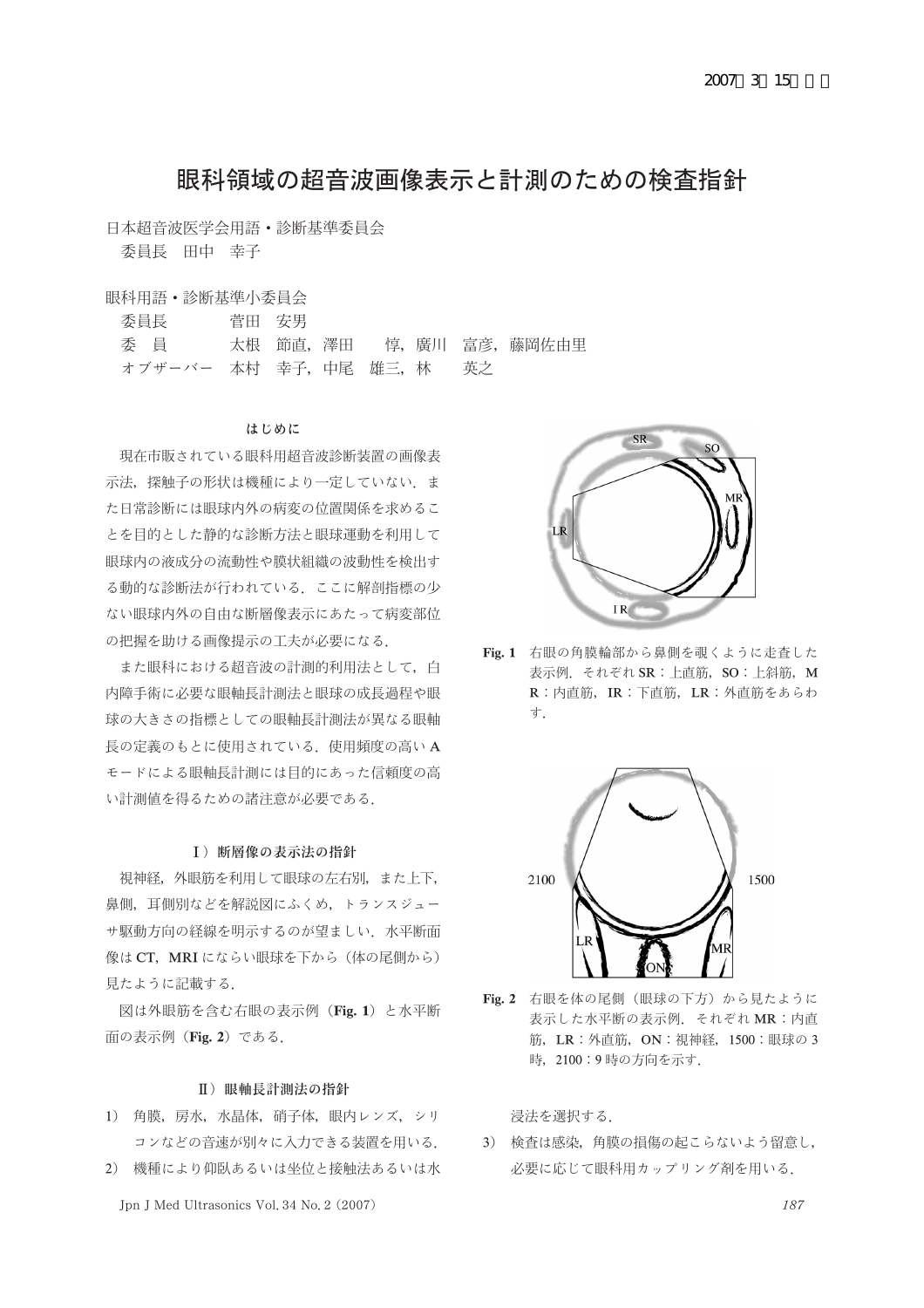- 4) 接触法では圧迫による角膜の変形が生じないよう 注意する.
- 5) 正常眼でイニシャルパルス, 水晶体前面, 水晶体 後面, 網膜前面エコーがほぼ飽和するように感度 を調節する.
- 6) 白内障眼では水晶体中音速を別に考慮して測定値 を評価する.
- 7) 強度近視眼, 手術既往のある眼球の測定では眼球 後極の傾斜に適切な判断をして測定値を評価する.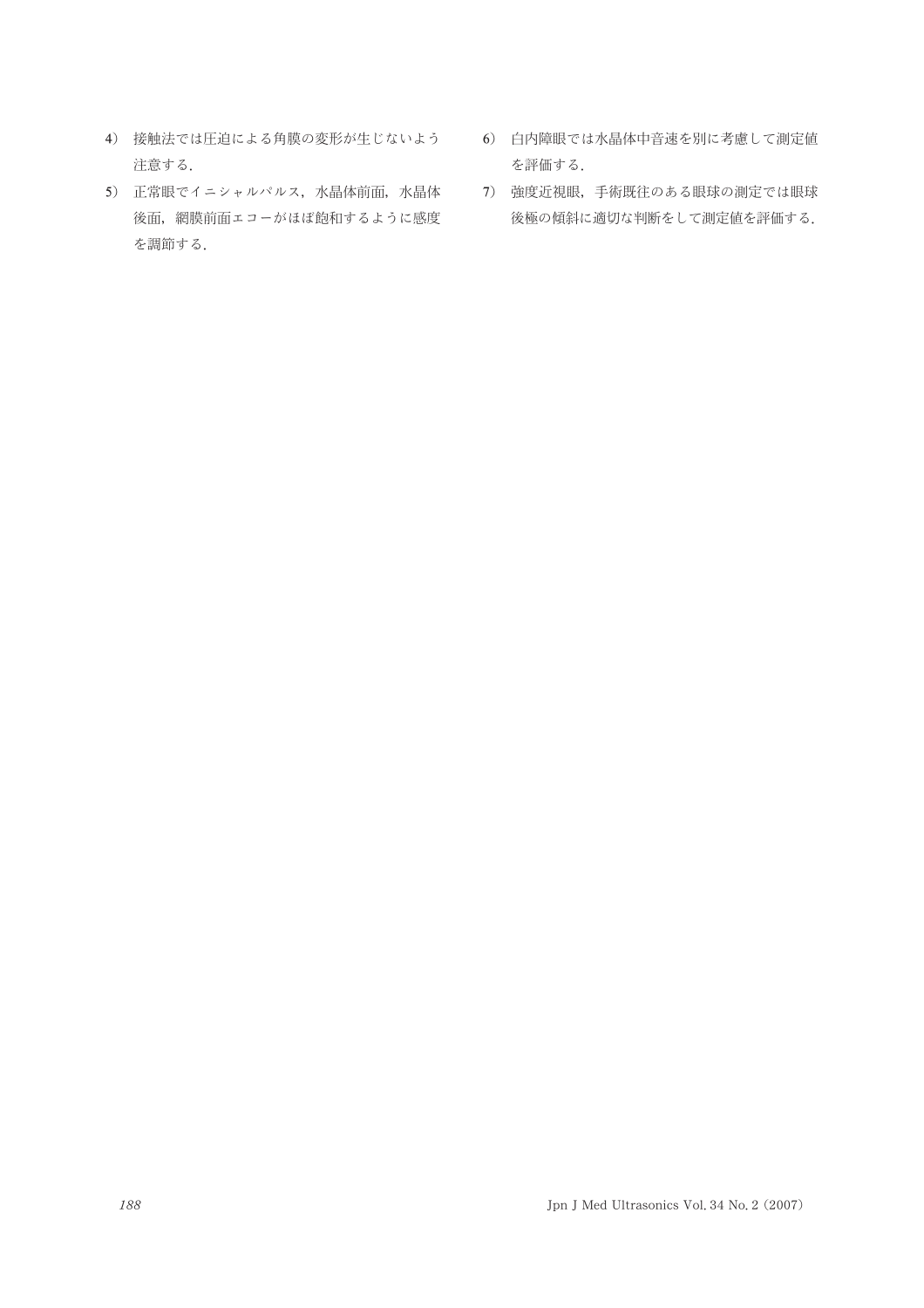## Examination guide for ultrasonic image presentation and measurement of the ophthalmic region

The Terminology and Diagnostic Criteria Committee of The Japan Society of Ultrasonics in Medicine Chairperson: Sachiko TANAKA

Members of The Ophthalmology Subcommittee of The Terminology and Diagnostic Criteria Committee of The Japan Society of Ultrasonics in Medicine

Chairperson: Yasuo SUGATA

Members: Sadanao TANE, Atusi SAWADA, Tomihiko HIROKAWA, Sayuri FUJIOKA Observers: Sachiko HONMURA, Yuzo NAKAO, Hideyuki HAYASI

### **Introduction**

In current commercial ophthalmic ultrasound diagnostic systems, image display methods and sizes of probes vary. In clinical practice, B-mode scanning is performed to detect both static and dynamic information.The former is primarily used to obtain the positional relationship between lesions and structures in the eye and the orbit, and the latter to detect motion in the eye, for example, motion of the vitreous body, iris, or detached retina. It is useful to devise an imaging diagram to help in understanding the relations of lesions, because there are few anatomical landmarks for any crosssectional image inside or outside the eyeball.

In ophthalmology, ocular axial length measurement can be made in two ways: the first is from the cornea to the back of the sclera for an index of the growth process, and the second is from the cornea to the retina for intraocular lens implant operations.Therefore, it is important to obtain reliable values for specific measurements in the commonly utilized A-mode.

### **Presentation guide for the identification of sections** (**Bmode**)

To map out the anatomy in any scanning plane, the graphical interpretation should include indicators of left and right, upper and lower, and nasal and temporal directions, using the optic nerve and extraocular muscles as base points. Moreover, the direction of transducer motion should be indicated.

A horizontal section image should display an eyeball



**Fig. 1** A right eye when the scanning probe is pointed toward the nasal side from the corneal limbs. SR, superior rectus muscle; SO, superior oblique muscle; MR, medial rectus muscle; IR, inferior rectus muscle; LR, lateral rectus muscle



**Fig. 2** A horizontal section of the right eye when the scanning probe is pointed toward the posterior pole from the top of the cornea, drawn from the caudal side of the body (from beneath the eyeball). MR, medial rectus muscle; LR, lateral rectus muscle; ON, optic nerve; 1500, three o'clock side of the eyeball; 2100, nine o'clock side

seen from beneath (i.e. from the caudal side of the body), as for computed tomography and magnetic